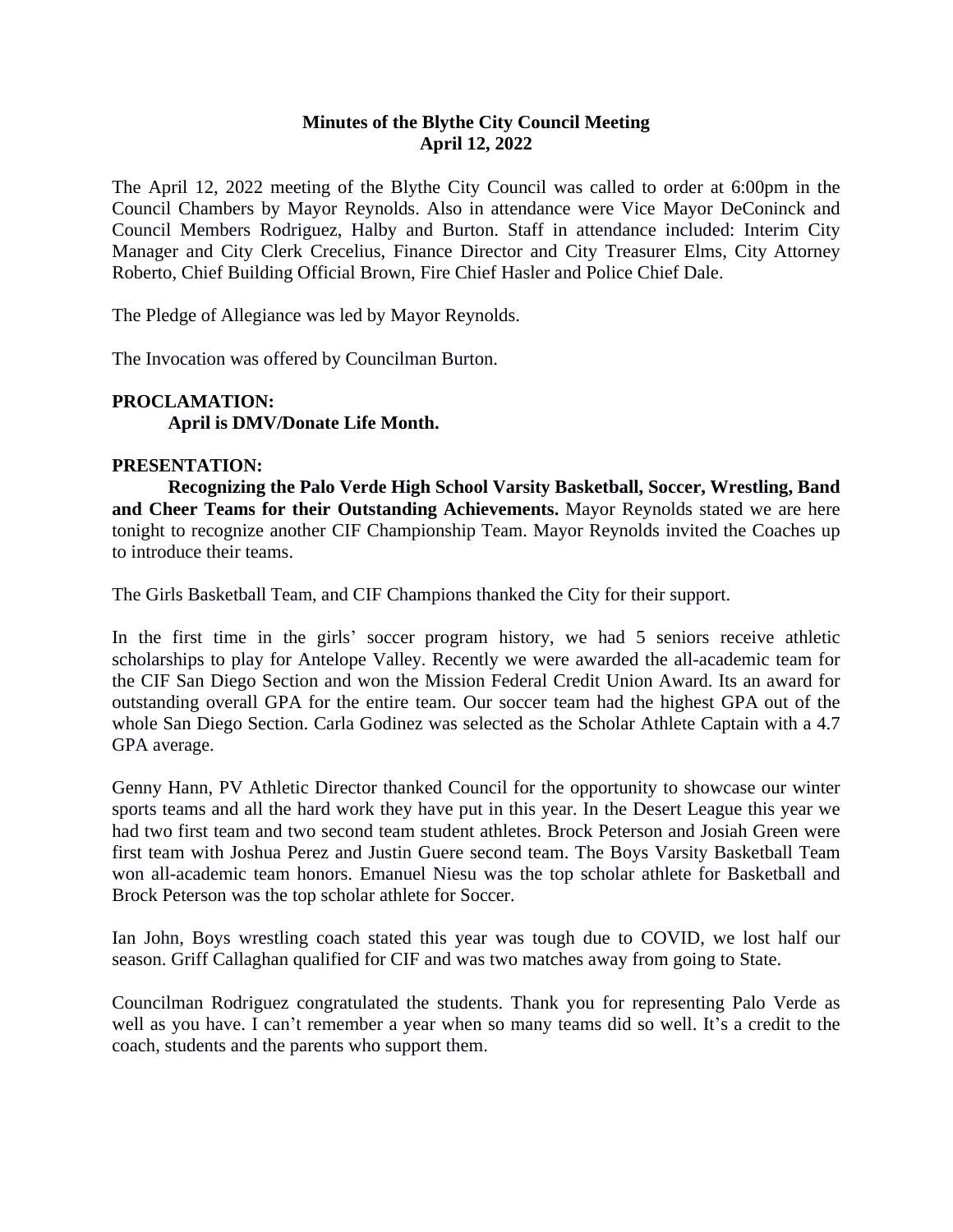Councilman Burton said you make me proud continually. Remember Green and Gold and keep making that progress. We will see you back next year.

Councilman Halby stated it's a job well done and want to give extra credit to the scholar athletes. Keep those grades up and I hope to see you here next year.

Councilman DeConinck said its great to see kids represent Blythe. It's amazing to see what comes out of Blythe. You have done an outstanding job. Blythe is proud of you.

Mayor Reynolds stated you make me proud. I bleed Green and Gold. These young athletes work very hard to make us proud. I hope to see all of you back here. To the Seniors, you can come back and coach.

**Palo Verde College and Employment Development Department's 6 th Annual Job** Fair. Artemisa Lujano and Lourdes Aguayo invited employers and the Community to the 6<sup>th</sup> Annual Job Fair on May 3rd .

**CONSENT CALENDAR:** *Items on the Consent Calendar are considered routine and will be enacted* with one motion of the Council. If any item requires individual consideration, it will be removed from the *consent calendar and acted upon separately.*

#### **4. Posting of the Agenda.**

The summary of agenda items were posted on the bulletin boards on the outside of the public entrance to the Council Chamber and near the inside entrance of the Council Chamber on Friday, April 8, 2022.

# **5. Approval of the Warrant Register.**

Recommendation: Approve **4/12/2022**, warrants numbered 74803 through 74888 in the amount of \$465,454.74; **4/12/2022,** Utility Billing Refund warrants numbered 74889 through 74893 in the amount of \$821.06 and **4/12/2022,** warrants numbered 74894 through 74953 in the amount of \$344,953.52.

# **6. Approval of the Payroll Register.**

Recommendation: Approve **4/12/2022,** warrants numbered 52797 through 52815 and Direct Deposit warrants numbered 52627 through 52686 in the amount of \$248,289.43; **4/12/2022,** warrants numbered 52816 through 52833 and Direct Deposit warrants numbered 52687 through 52746 in the amount of \$242,736.15 and **4/12/2022,** warrants numbered 52834 through 52839 and Direct Deposit warrants numbered 52747 through 52853 in the amount of \$90,490.15.

- **7. Minutes of the March 8, 2022 City Council Meeting.** Recommendation: Approve the Minutes of the March 8, 2022 Meeting.
- **8. City of Blythe Permits issued for the Month of March 2022.**  Recommendation: Receive and file this monthly report.
- **9. City of Blythe Fire Department Monthly Activity Report for March 2022.**  Recommendation: Receive and file the monthly report.
- **10. City of Blythe Police Department Monthly Activity Report for March 2022.**  Recommendation: Receive and file the monthly report.
- **11. Quality of Life Pilot Program Statistics since January 28, 2022.** Recommendation: Receive and file the Quality-of-Life Pilot Program Report.
- **12. Acceptance of Work- WWTP Influent Wetwell Rehabilitation Project.** Recommendation: Accept the work performed by H&R Plumbing and Drain Cleaning, Inc. DBA H&R Underground and authorize the Mayor and City Clerk to execute and file the Notice of Completion for the project. It is further recommended Council authorize the release of retention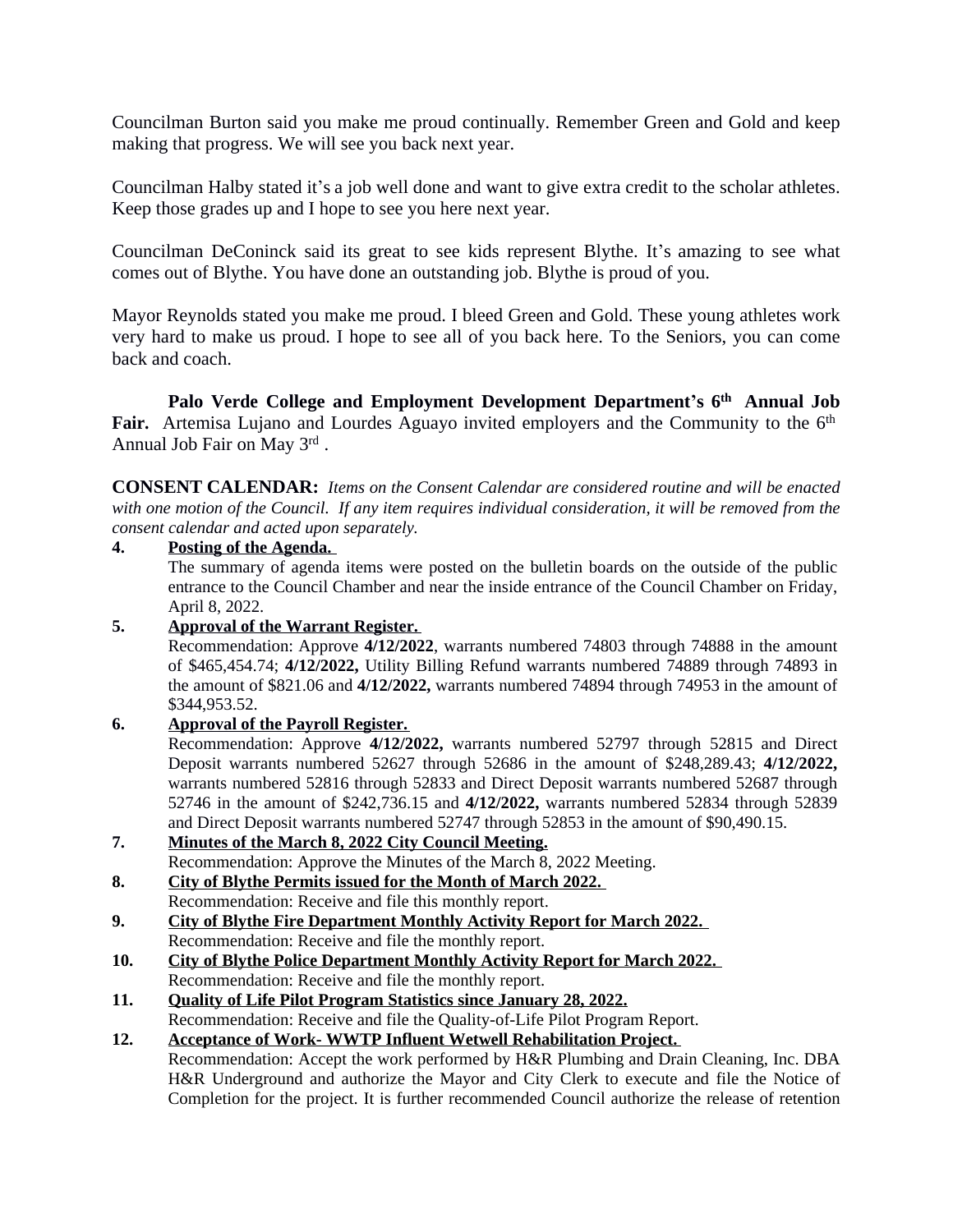payments and project bonds once appropriate.

# **13. Acceptance of Work- WWTP Sink Hole Spot Repairs Project.** Recommendation: Accept the work performed by H&R Plumbing and Drain Cleaning, Inc. DBA H&R Underground and authorize the Mayor and City Clerk to execute and file the Notice of Completion for the project. It is further recommended Council authorize the release of retention payments and project bonds once appropriate. **14. Surplus Firearms Trade-in.**

Recommendation: Deem the attached list of firearms surplus property and authorize a trade-in with Arms Unlimited for store credit at current market value.

### **15. Donation of Ballistic Vests and Helmets.** Recommendation: Ratify the donation of the attached list of expired ballistic vests and helmets made to the Governor's Office of Emergency Services Law Enforcement Branch for Ukraine.

#### **16. Investment Report for Third Quarter FY 2021/22.** Recommendation: Accept and file the quarterly investment report.

Councilman Halby asked Chief Dale to elaborate on the Quality-of-Life Program report.

Councilman Rodriguez has noticed less muscle car acceleration on Hobsonway. I think ticketing is having an effect. It's a good program.

Councilman Halby moved approval of the Consent Calendar. The motion was seconded by Councilman Burton with a unanimous aye vote.

# **PUBLIC HEARING:**

**Categorical Exemption- TownePlace/Fairfield Inn Project.** Interim City Manager Crecelius stated the TownePlace/Fairfield Inn project is the proposed development of a three story, 110 room hotel on 2.04 acres located on the northeast corner of Wells and Willow Streets. The site is presently vacant and consists of two parcels that will be merged into one. The eastern parcel has been paved and was previously used as a truck and recreational vehicle parking lot. Surrounding land uses include hotels to the north and south, restaurants to the west and SCE service yard to the east. The City's General Plan land use and zoning classifications for this site is General Commercial which allows for the operation of a wide variety of retail businesses including hotels. Based upon information contained in the administrative record and review of CEQA Guidelines, the City has determined that the proposed development qualifies for a Categorial Exemption as an Infill Development Project per State CEQS Guidelines 15332. The project has no conditions as defined in CEQA Guideline 15300.2 that would make it ineligible for the applicable categorical exemptions. The applicable criteria for exceptions from exemption for Classes 3,4,5,6 and 11 do not apply to the Class 32 In-Fill Development Project. There are no conditions that would render the proposed project ineligible for the Class 32 exemption. Therefore, subsequent to the public hearing, it is recommended Council adopt a Notice of Exemption for the TownePlace/Fairfield Inn and direct staff to file the Notice of Exemption with the County Clerk.

Councilman Halby asked how this will factor into our road project on Wells/Willow Street. Interim City Manager Crecelius stated the PRC required them, along with the Puffzy project to partner with us, Holiday Inn Express and SCE. It will decrease the City's share of the project.

No public comment. Vice Mayor DeConinck moved to adopt the Notice of Exemption. The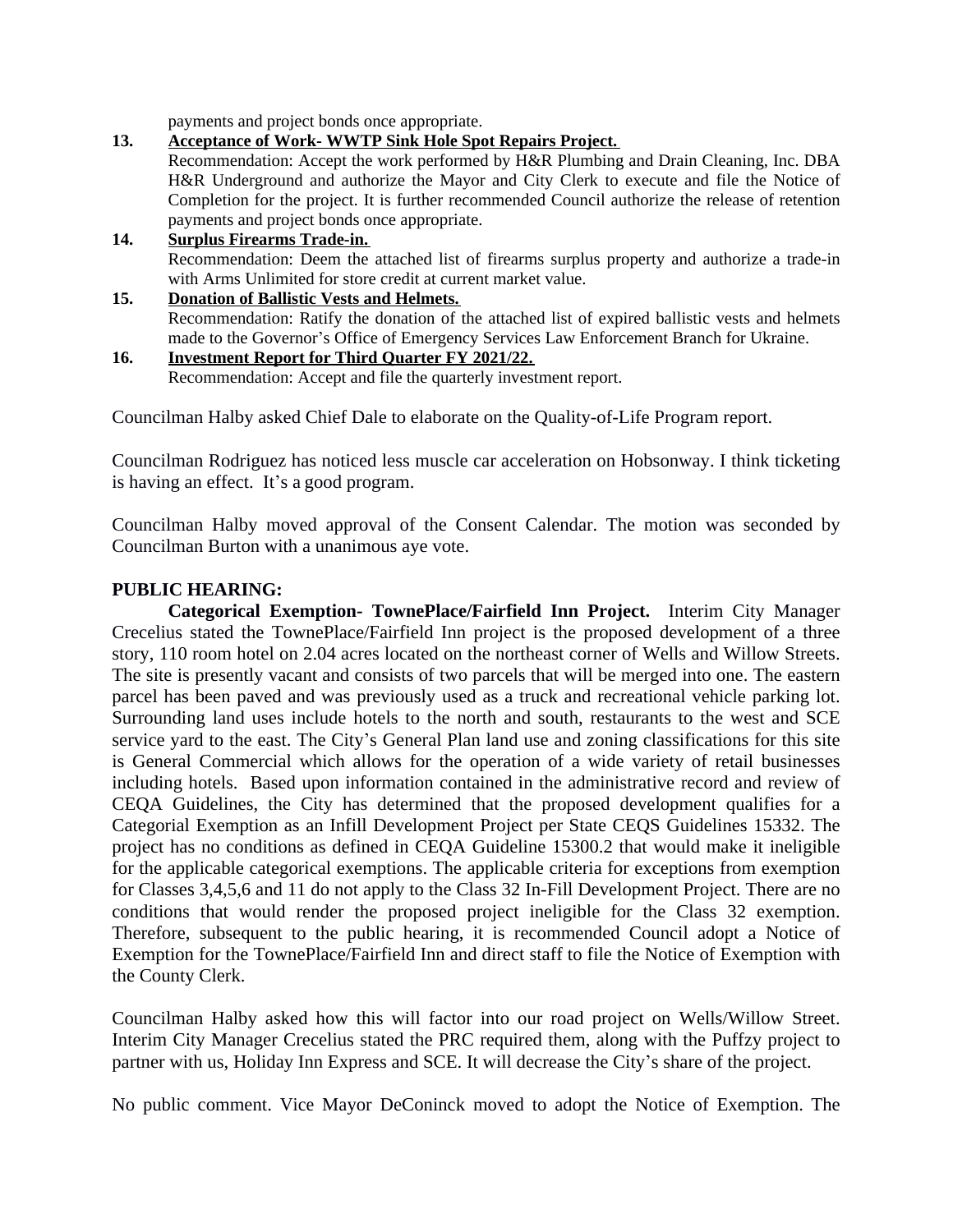motion was seconded by Councilman Burton with a unanimous aye vote.

# **CONTINUED BUSINESS:**

**Emergency Sewer Repairs at Hobsonway and Lovekin Blvd.** Interim City Manager Crecelius stated as you are fully aware, on February 23, 2022, Council deemed the repair to the sewer line and manhole on Hobsonway at Lovekin Blvd. an emergency to expedite the repair work. The week of April 4<sup>th</sup> staff entered into an agreement with Radco in the amount of \$179,795 to relocate the sewer line and manhole. Due to supply chain issues, materials are estimated to be 3 to 4 weeks from delivery. Radco anticipates starting work on May 2, 2022. Once the sewer is repaired, the street improvements will be made and Hobsonway will be reopened. As the repairs to the collapsed sewer line are ongoing, staff recommends by a 4/5 vote, determine there is a need to continue the emergency repairs.

No public comment. Councilman Rodriguez moved to continue the emergency repairs. The motion was seconded by Councilman Burton with a unanimous aye vote.

# **NEW BUSINESS:**

**Housing Element Update.** Interim City Manager Crecelius stated The Holt Group will present the process for the City's Housing Element Update.

Cynthia Mancha with the Holt Group stated the Housing Element is one of seven components of the General Plan. Part of the process is public input. I am here this evening to introduce what we have done to date and call on your input and participation. The Update will be reviewed and approved by HCD. It will help identify the goals, policies and programs needed to achieve housing for all segments of the community. 494 units were allocated for the City to achieve through the planning period of 2021-2029. The Housing Element will help achieve those units. The numbers show a decline in population, but the true story is that the decline is due to the prison population and when factored out, we have an increase in population growing at a steady rate.

Mayor Reynolds asked of the 494, how many were multi-family and single-family dwellings. Cynthia stated they are not allocated in that manner. What they tell us is that we need to allocate 82 unites for very low-income households, 71 for low-income households, 96 units for moderate income households, and 245 for above moderate-income households. The median income for the City is \$45,000. From a housing perspective, it's at a higher threshold.

Mayor Reynolds stated we do not have enough designated housing for seniors.

The item was received and filed.

**Ordinance No. 914-22, Repealing and Replacing Chapter 3.08 of the BMC relating to Claims Administration Procedures and Settlement Authority.** Interim City Manager Crecelius stated Chapter 3.08 of the Blythe Municipal Code established requirements for presenting claims and demands to the City. Chapter 3.08 has not been amended since its adoption in 1916. The proposed Ordinance repeals and replaces the Chapter 3.08 to formally delegate certain settlement authority to the Risk Manager and City Manager. This will streamline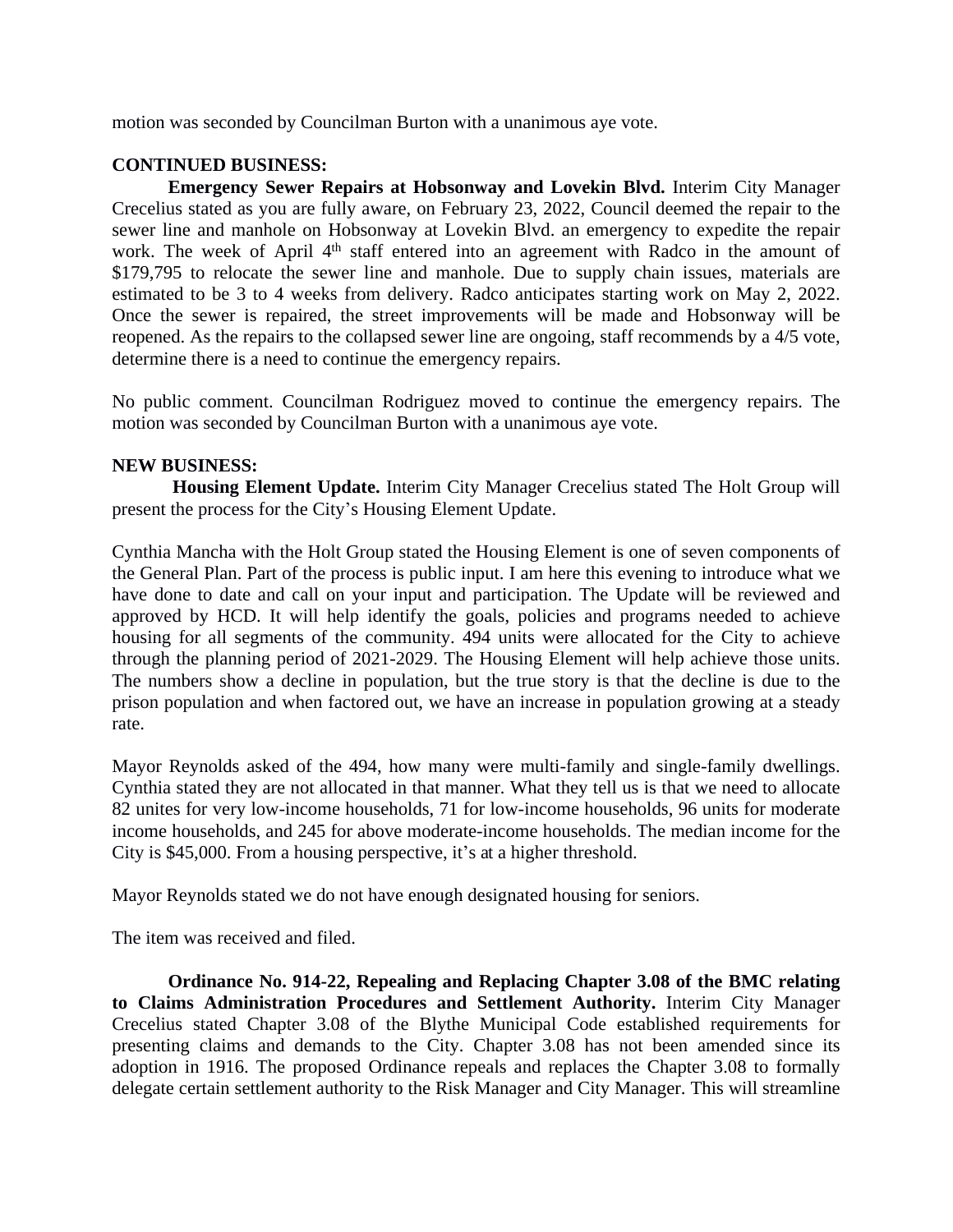claims processing and will reduce the need for the City Council to consider modest settlements in closed session. This will bring the settlement authority in line with other signing authority limits of the City Manager. This also allows the City Manager to delegate modest settlement authority to PERMA, the City's claims administrator to allow early settlement opportunity to contain costs. Therefore, it is recommended that the City Council introduce for first reading, by title only, further reading waived, Ordinance No. 914-22.

No public comment. Councilman Rodriguez moved approval of staff's recommendation. The motion was seconded by Councilman Burton with a unanimous aye vote. City Clerk Crecelius read the title of the Ordinance into the record.

*ORDINANCE NO. 914-22. AN ORDINANCE OF THE CITY COUNCIL OF THE CITY OF BLYTHE, CALIFORNIA, REPEALING AND REPLACING CHAPTER 3.08 (CLAIMS AND DEMANDS) OF TITLE 3 (REVENUE AND FINANCE) OF THE BLYTHE MUNICIPAL CODE RELATING TO CLAIMS ADMINISTRATION PROCEDURES AND SETTLEMENT AUTHORITY.*

**Blythe Police Department Security System Project Award.** Police Chief Dale stated the current door lock system at the Blythe PD was installed in 1999. The company who installed and maintained the system has since gone out of business. The Department continued to use the system; programming keys as needed until the software finally failed. The Department now has a limited number of programed keys, with no way to obtain additional keys or restrict the access of existing keys. Replacing the access control system at the Police Department has been a priority for several years, but funding was not available. In the current budget, \$100,000 was allocated to make improvements at the Police Department and to upgrade the card reader at City Hall. Although the access control system is the priority, the camera system is also in need of replacement. Both projects were included in the RFP in hopes of doing both with the funding allocated. In January, staff released an Invitation for Proposal for the Project, including language to convert the existing door lock system to an access control system and the installation of indoor and outdoor security cameras. A mandatory pre-bid meeting was held at on February 8, 2022 with six contractors in attendance. Two responsive and responsible bids were received from ASSI Security in the amount of one hundred fourteen thousand five hundred dollars and from Johnson Controls in the amount of one hundred twenty-four thousand one hundred twenty-seven dollars and sixty-nine cents. A third proposal received was deemed not responsive and was therefore not considered for the project. Due to the bids for the access control and camera system being over the allocated budget, staff decided to move forward with the access control system only at this time. The camera project will be re-bid as funding permits. Based on the bids received for the access control system, staff recommends awarding the project and an annual maintenance agreement to ASSI Security.

Councilman Halby would like to budget this for the next year. If they are coming out to do the doors, they can do the cameras too. Interim City Manager Crecelius stated once the action is in place, they would start the project. We believe we can get more competitive bids by bidding the camera project separately.

No public comment. Councilman Rodriguez moved approval of staff's recommendation. The motion was seconded by Vice Mayor DeConinck with a unanimous aye vote.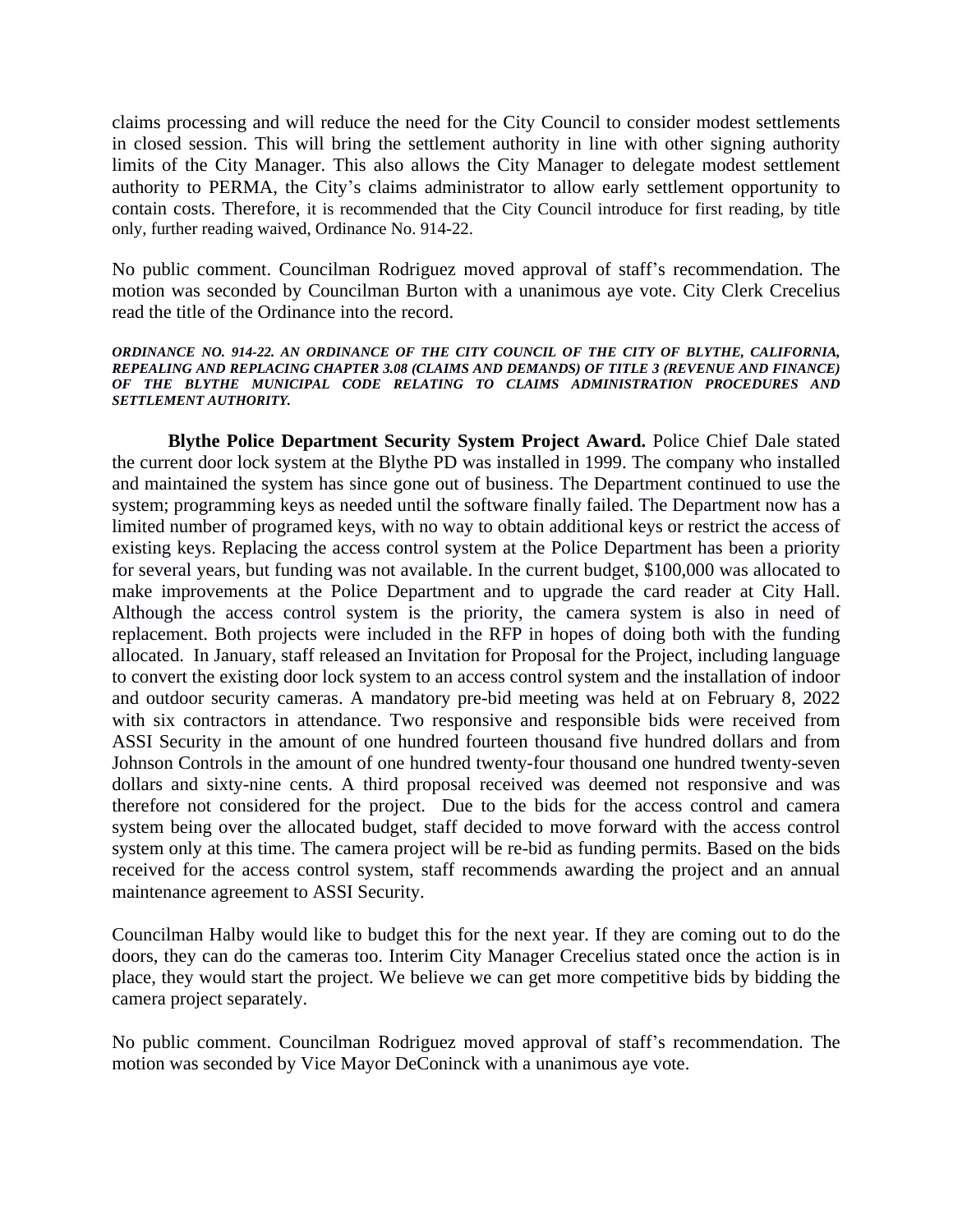**Ordinance No. 915-22, Adopting a Military Equipment Use Policy Required by AB 481.** Police Chief Dale stated Assembly Bill 481 became effective January 1, 2022. AB 481 seeks to provide transparency, oversight, and an opportunity for meaningful public input on decisions regarding whether and how military equipment is funded, acquired, and used by law enforcement agencies. AB 481 requires California law enforcement agencies to obtain approval from their governing bodies of military equipment use policies prior to taking certain actions relating to the funding, acquisition or use of military equipment, including military equipment acquired prior to January 1, 2022. The term "military equipment" includes, but is not limited to, unmanned aerial or ground vehicles, armored vehicles, command and control vehicles, pepper balls, less lethal shotguns, less lethal 40mm projectile launchers, long range acoustic devices, and flashbangs. Pursuant to AB 481, the military equipment use policy must be adopted by ordinance at a regular meeting of the City Council. Once adopted, AB 481 requires annual review and renewal of the ordinance, annual reporting on the military equipment identified in the policy, and an annual community engagement meeting regarding the annual report. The Police Department currently has included an armored vehicle and specialty firearms. The Department intends to seek approval for the purchase of unmanned aircraft systems and pepper ball carbines within the next six months. In addition to the City's equipment, the Policy provides that military equipment used by other jurisdictions that are providing mutual aid to Blythe must comply with their respective military equipment use policies in rendering mutual aid. The Policy also provides authorization for the Police Department to deploy or use military equipment owned by other law enforcement agencies. It is recommended that the City Council introduce for first reading, by title only, further reading waived, Ordinance No. 915-22.

No public comment. Councilman Rodriguez moved approval of staff's recommendation. The motion was seconded by Councilman Burton with a unanimous aye vote. City Clerk Crecelius read the title of the Ordinance into the record.

*ORDINANCE NO. 915-22. AN ORDINANCE OF THE CITY COUNCIL OF THE CITY OF BLYTHE, CALIFORNIA, ADOPTING A MILITARY EQUIPMENT USE POLICY GOVERNING THE USE OF MILITARY EQUIPMENT PURSUANT TO ASSEMBLY BILL 481.*

# **ORAL REPORTS:** None

# **MEMBER COMMENT:**

Councilman Halby stated on the Consent Calendar there was an item for the donation of outdated Police Department equipment. The donation was to the CA Department of Emergency Services, but the items were forwarded to Ukraine to help the citizens there with the war.

# **PUBLIC COMMENT:**

Cecilia Velarde of 360 S. Solano asked Council if she could bond for the required on-site improvements for the parking lot, sidewalks and driveways at her cannabis cultivation project. I need help with funding for my project.

Leslie Jessop-Watkins congratulated the City on the Outlook Conference.

**ADJOURN:** The City Council meeting was adjourned at 7:19pm.